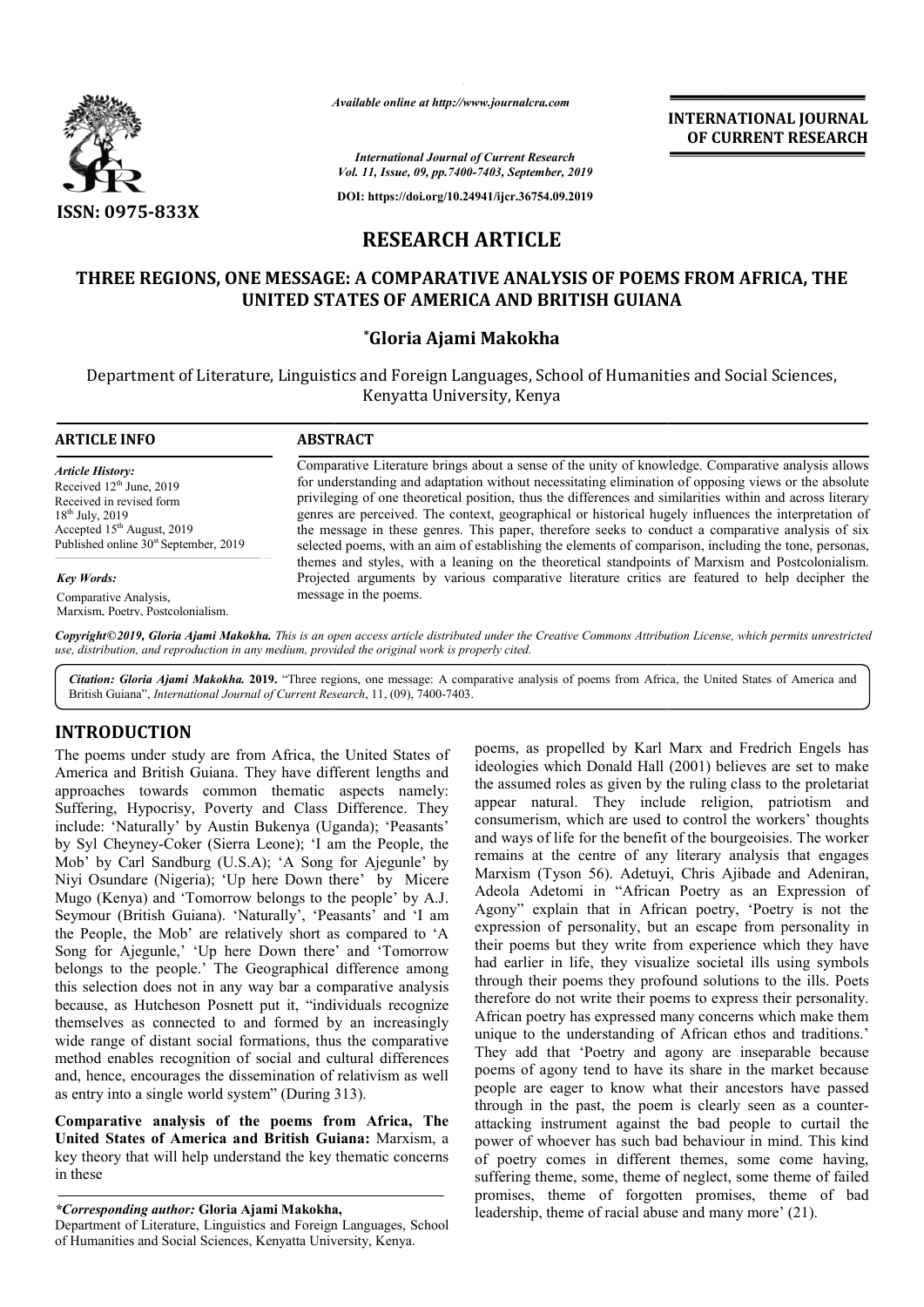These sentiments, in my opinion, go beyond Africa, and apply to the six poems under study. The voices in these poems vary, but express similar key concerns. In 'Naturally,' 'Peasants,' 'A song for Ajegunle,' 'Up here, down there' and 'Tomorrow belongs to the people' the personas are detached from the suffering of the workers. In 'Naturally' for example, the persona fears the workers and their toil, but ironically 'whores' their daughters and overruns their kids. 'Peasants' has a persona who observes the agony of the workers including their 'miserable nights, battered souls and projectile bellies' among others. In 'A Song for Ajegunle,' the persona is 'like a curious bird' who watches the slum from Ikoyi, a wealthy region, seeing their 'weed-infested smiles, taps without water and weeping wives.' A similar scenario is observed in 'Up here, down there', where the persona is looking at the poor residents of 'Kunguni Tele,' a Swahili term loosely translated as 'Bedbug Infested' 'from 'Mabenzi,' loosely translated as 'Benzes,' a lofty area, observing their 'congested shelters and polluted water.' In addition, the persona in 'Tomorrow belongs to the people' acknowledges from a distance that the future belongs to the workers who struggle to build the society, who even though they may not reap the fruits in their lifetime, will have their children benefitting from their sweat when they become part of the Legislature and build schools. On the other hand, the persona in 'I am the people, the mob' is the people who suffer despite being 'the inventor, the maker of the world's food and clothes,' to whom harm is done but is forgotten.

Several styles have been used to address the four overriding themes including Suffering, Hypocrisy, Poverty and Class Difference. To begin with, the lower class is referred to as *wananchi* in 'Up here, down there', 'Ignorant' and 'illegitimate' in 'Tomorrow belongs to the people;' pronouns like 'they,' 'their' and 'you,' that clearly isolate the speakers from the workers, and terms used to refer to their residences like 'Kunguni Tele' and 'Ajegunle,' a worthless slum are all symbols of their lower societal status, making them 'the other', befitting the group that Edward Said refers to as 'the Orients' in Postcolonialism (Al-shamiri, 270). The wealthy bear authoritative pronouns like 'I' repetitively to assert their position, and ride in 'benzes' and 'limousines', both symbols of affluence as presented in 'Naturally' and 'Peasants.' Verbs like 'drone' in 'Naturally' also showing the superiority of the bourgeoisie and their role in the 'hives' also express the position of the high class in the society. Linguistic differences are also notably used to express Class Difference, where the high class speak a 'colourless tongue' in 'Naturally,' and 'incomprehensible languages' in 'Peasants,' that sound like jargon to the peasants, who continue to tirelessly work for the wealthy without realizing their real worth. This dwells on the Marxist ideology of patriotism, where the lower class is made to understand that their sweat goes into building the nation. This idea haunts the persona in 'Up here, down there,' who refers to himself/herself as a crank because the rest of Mabenzi residents were not moved by the ideas filled in the minds of the workers thus:

'Unemotional, normal and practical citizens they know 'these things must exist in all "developing countries"' And they also realise 'all men cannot be equal.' So up there in Mabenzi And down there, Kunguni Tele. (Stanza 4 lines 7-13)

This assertion equally enhances Classism, another Marxist ideology which indicates that the members of the higher class are worth leadership positions, a clean environment, posh vehicles and all manner of luxury, while the lower class should struggle to ensure that the higher class benefit from their sweat. This situation is well captured in 'Naturally' thus: 'And still they toil: at boiling point/in head-splitting noise and threatening saws:/they suck their energy from slimy cassava/ and age-rusty water taps: till they make a benz/And I ride in the benz…'(Stanzas 2 and 3). Irony is another poetic device enhancing the theme of Hypocrisy, whereby the bourgeoisie is hypocritical, only recognizing the proletariat when they need favours like votes, but in actual sense they do not care about the workers' welfare. In 'Naturally', despite the workers inability to understand the exploiter's language, the persona 'tells the workers to unite:/ Knowing well they can't see, hear or understand: /What with sweat and grime sealing their ears/ And eyes already blasted with welding sparks, /And me speaking a colourless tongue' (Stanza 6), and rides in the benz painstakingly made by the workers, who dress in rags, with blistered hands, overrunning their children. This hypocrisy is also seen in 'Peasants' where the politicians give the poor peasant voters 'party cards but never party support', marshall them 'on election day but never on banquet nights' and 'melliferous words mildewed bread.' In 'I am the people, the mob,' despite the best of the persona being sucked and wasted, they forget, yet everything else goes to them , making them work, giving up what they have, but 'Death' does not. The Kunguni slums occupants in 'Up here, Down there' drink filthy water from Kabangi river on its lowest course where it has acquired a 'deep brownish shade/ that makes the mudplastered shacks/ of Kunguni Tele' (Stanza 6 line10-11), which ironically naturally harmonises with the colour scheme of 'those who live down there', while the Mabenzi occupants live in stone and brick houses, breathing fresh air and drinking clean water.

Similes have also been incorporated in these poems to enhance their understanding. 'A Song for Ajegunle' is dominated by similes describing the state of the slum, for instance' 'I… have seen you sprawled out/like an empty bag on the threshold/Of Ikoyi's bursting barns'(Stanza 2), which brings out a sharp contrast between the hunger and starvation in Ajegunle vis a vis the excessive food in Ikoyi; and 'I saw you sprawled out/ like a stream without a bed' (Stanza 5 line 7-8), indicating the helpless situation in which the Ajegunle occupants have found themselves. These similes enhance the various images of Ajegunle in the mind of the readers, relating it to 'an empty bag, stream without a bed, daub of apprentice painter and a sheath with an absent cutlass,' all indicators of a suffering lot due to poverty, owing it to their being members of the lower class. The Marxist element of consumerism, where the poor want to appear like the rich, is also seen in 'Naturally', whereby the daughters of the workers turn to prostitution in a bid to salvage their situation. Having been raised in 'litterrotting hovels,' they desire a 'quickquick highhigh lifelife/ to break the bond' (Staza 5 line 3-4). The same ideology applies to the workers in 'Tomorrow belongs to the people, who are ignorant of the fact that it is their 'ignorant, illegitimate hands/that shape history' (Stanza 4 line 5-6), hence struggle to frequent cinemas like the high class, thronging 'races and dance halls' despite their small wages and ragged clothes. However, as Marx and Engels rightfully predicted, the situation will not remain the same forever. The workers will one day wake up from their slumber and refuse to be used by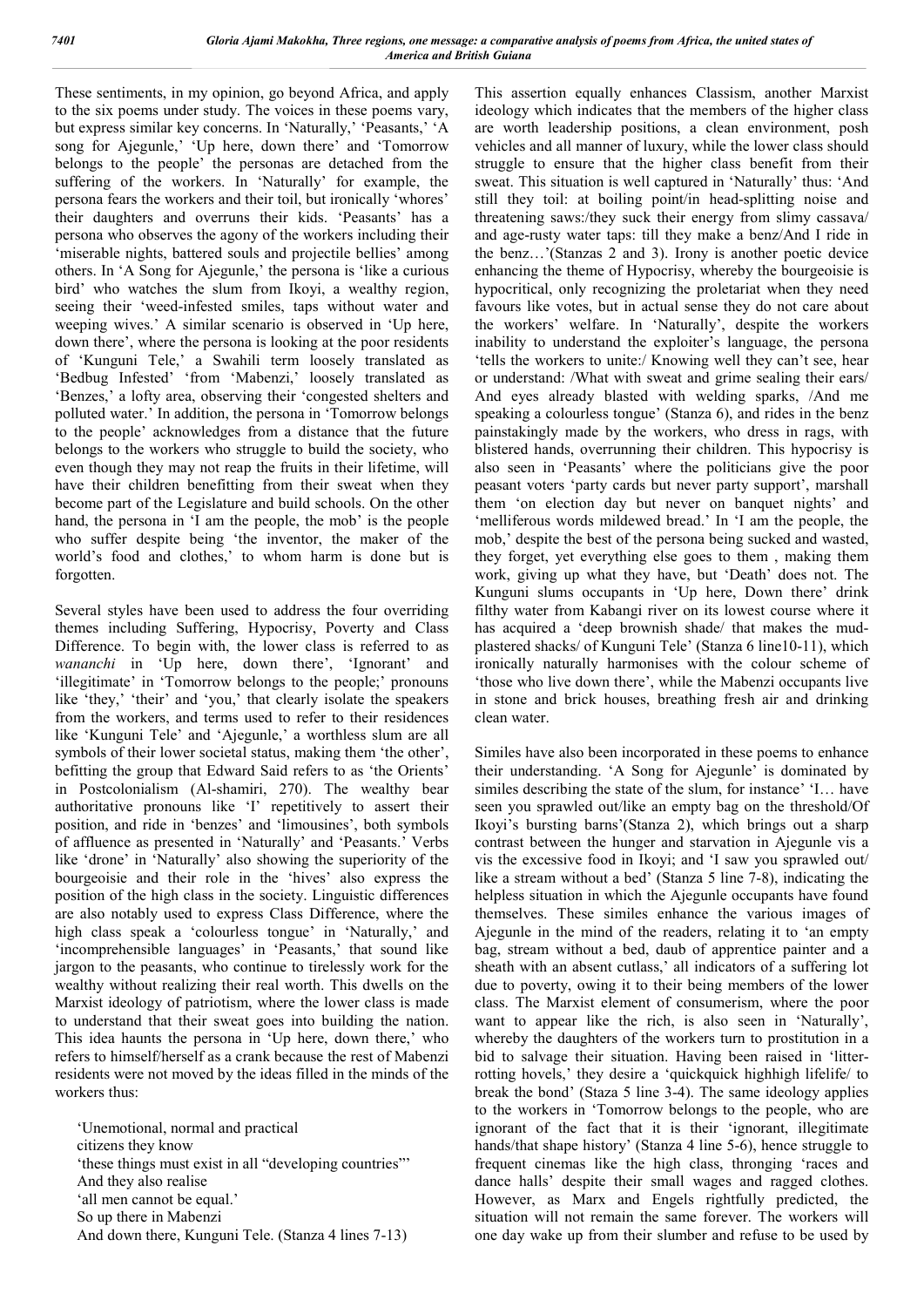the bourgeoisie. They will stamp their feet and cause a revolution, a point that is succinctly brought out in all the six poems. To begin with, the last stanza of 'Naturally' predicts a symbolic rainstorm that shall wash the ears and eyes of the workers clean, making them understand their need to unite and give the '…long-delayed/Blow.' The foregrounded 'Blow' can be interpreted as a complete turn of events, making the peasants benefit from their sweat. The last line of 'Peasants' serves as a warning to Africa, that soon the lower class members will lose their patience in persevering the agony of their misery, hunger, intolerable fees and the like, leading to a revolution. 'I am the People, the Mob' ends with an imminent arrival for action by 'the mob-the crowd-the mass' after their remembrance of their robbers and those who played them for fools. In 'A Song for Ajegunle,' the slum described by the persona as the '…dreg of our foaming wine/Graveyard of our truant conscience/Cesspool of brewing rage,' a filthy group of people has eventually 'sprawled out/Like a wounded snake' ready to strike the bourgeoisie in leafy Ikoyi so as to finally live a healthy life, send their children to school and dwell in a clean environment. 'Up here, down there' is no exception as it ends with the guilty persona seeing a fire igniting from 'Kunguni Tele,' spreading towards 'Mabenzi', and as it draws closer, the air gets drier. The poor in this case have had enough of breathing 'used up air from Mabenzi hill' and drinking filthy water from Kabangi river, thus are slowly but steadily moving towards the higher class to take charge of that which they work tirelessly for. 'Tomorrow belongs to the people' is an acknowledgement that the people despite being 'a slumbering giant,' is a 'hero' and the holder of history because they work tirelessly, battling with the earth while profiting other people. However, in due course, their children will 'force their way out of the slums,' smash the slums 'And build schools,' be members of the legislature because tomorrow, the future, is in their powerful hands.

Contextually, both Uganda and Kenya are still experiencing the concerns raised by Bukenya in 'Naturally' and Mugo's 'Up here, down there' respectively, where political struggles are evident, with the rich luring the poor into voting for them, but soon after forget about their welfare, instead, enriching themselves further at the expense of the workers whose taxes keep being raised. However, the 'rainstorm' and 'fire' that will liberate the workers is imminent, as day by day, the workers realise that they are being conned and exploited. Postcolonial Nigeria has been experiencing a lot of unrest, with the majority of its population living under deplorable conditions as expressed by Osundare in 'A Song for Ajegunle.' The ongoing protests by the poor, a wounded lot will soon yield to an overhaul of the greedy leaders who harness money from oil and every other available resource, leaving the poor growing poorer. Akingbe, as quoted by Adetuyi and Adeniran stated that

Osundare's poem fits this description perfectly. Contemporary Nigerian poets have had to contend with the social and political problems besetting Nigeria's landscape by using satire as a suitable medium, to distil the presentation and portrayal of these social malaises in their linguistic disposition. Arguably, contemporary Nigerian poets, in an attempt to criticize social ills, have unobtrusively evinced a mastery of language patterns that have made their poetry not only inviting but easy to read. The epochal approach in the crafting of poetry has significantly evoked an inimitable sense of humour which endears poems to the readers. The over-arching argument of various studies is that satire is grounded in the poetics of contemporary Nigerian poetry in order to criticize certain aspects of the social ills plaguing Nigerian society as representatively exemplified in some poems" (22).

Cheyney-Coker in 'Peasants' addresses Africa in its entirety, warning its greedy leaders that the agonizing citizens are running out of patience thus are bound to revolt and take over to curb the 'damn agony', exploitation and suffering. The disregard of grammatical rules of beginning sentences with capital letters is already an indicator of the workers' impatience as it were. Sandburg in 'I am the people, the mob' describes the situation in the USA at the beginning of the  $20<sup>th</sup>$ Century when nations were starting to form, borders to be drawn, and new and more innovative systems of governance coming into being. The hardships that the masses have had to bear at the hands of a powerful and corrupt few informed his message, and he envisions a day, forthcoming, where the common people, the ordinary, the mob, the crowd, the mass will rise up and change the situation because extraordinary persons, notably Napoleons-one of the greatest commanders in history, and Lincolns- who abolished slavery, strengthened the federal government, and modernized the economy of the United States, have also come, and will keep coming from within them, hence the people must not be taken for granted. They have the power to be led to freedom by one of them, not the colonizers. The treatment of African-Americans as commoners by the white majority, that led to the rise of Civil Rights Movement can also be linked to this poem. America needed and still needs to equalize the rights of both the blacks and the whites, or face a revolution in the near future.

Seymour started writing at a time when the nationalistic, anticolonial spirit was generating waves in the Caribbean but as a literary figure in British Guiana, he was among the pioneers. Edward Baugh explains that 'as a poet in that class-conscious, colonial society Seymour felt like "an upstart." His poetry is never going to be described as radical or even bold. He did not depart from formal convention…but attempted to capture local rhythms to match local musical tones and oral qualities' (Guyana: Land of Six Peoples). This explains the rather soft but firm expression of who the future belongs to, and that is 'The people', including the Chinese, Portuguese, Indians and Africans, owing to the multi-racial occupation of British Guyana. The tone of 'I am the People, the Mob' is one of defiance. Though it is believed that the masses can easily be suppressed, the poet does not agree with this. He feels that the common people can start a revolution to govern themselves. His tone reflects this belief very strongly. 'Peasants' bears an angry tone, as the anger of the peasants has been piling, thus they must either be listened to, or forcefully remove the African political leaders from their powerful positions and rule themselves. 'Tomorrow belongs to the people' has an assertive tone, addressing the custodians of history as 'the people', who by default then become the owners of tomorrow, despite hoping today that their upcoming generations will take charge. Both 'Naturally' and 'Up here, down there' have a guilty tone, whereby the two personas feel disturbed by their actions towards the masses, and expect to be toppled over in due course by the oppressed citizens. 'A Song for Ajegunle' contains a fearful tone expressed by a persona who clearly sees the disparities between the rich and the poor, who are overworked for the benefit of the rich, but are prepared to pounce as at the end of the poem, the poor are likened to a